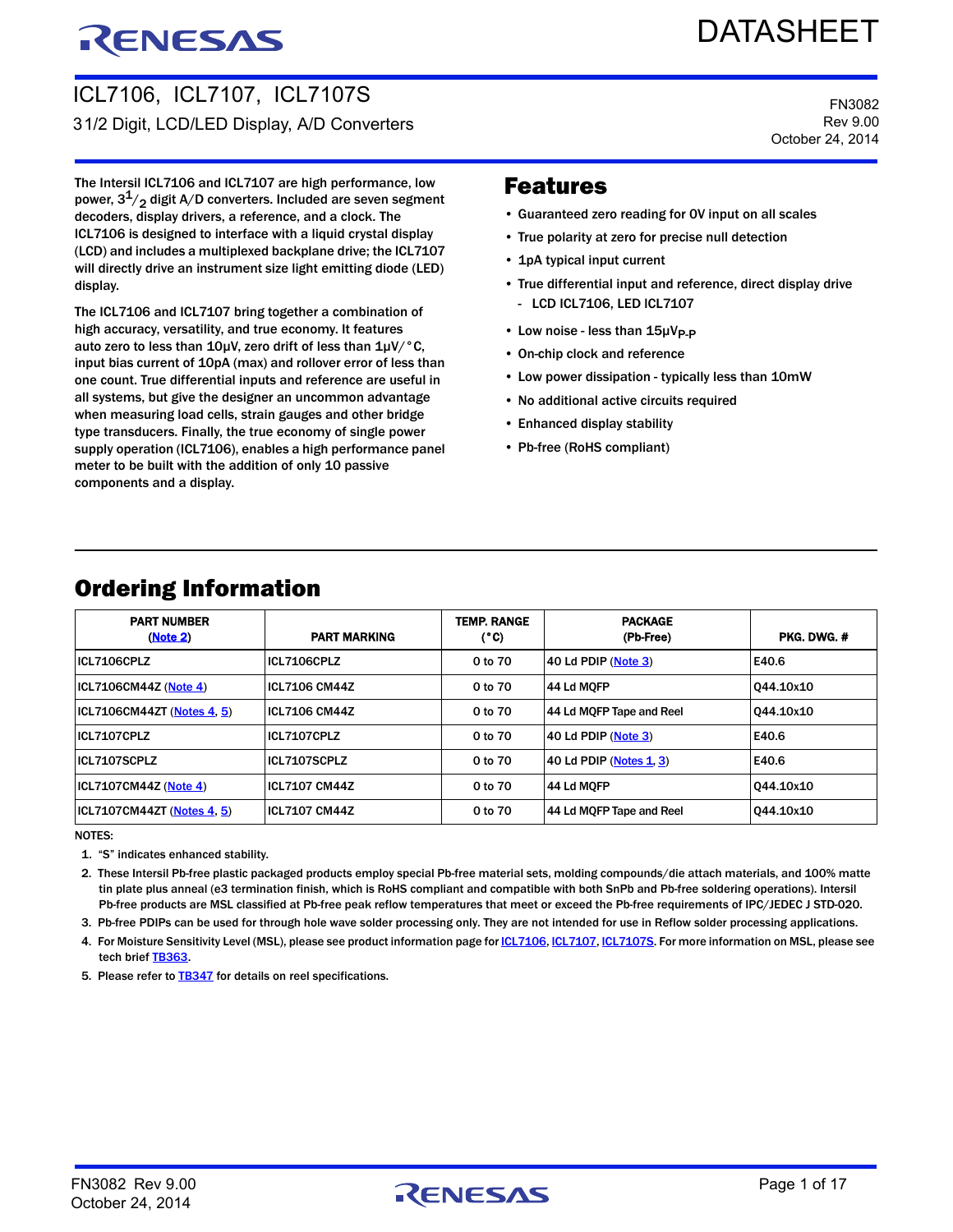### <span id="page-1-0"></span>Pin Configurations



![](_page_1_Picture_4.jpeg)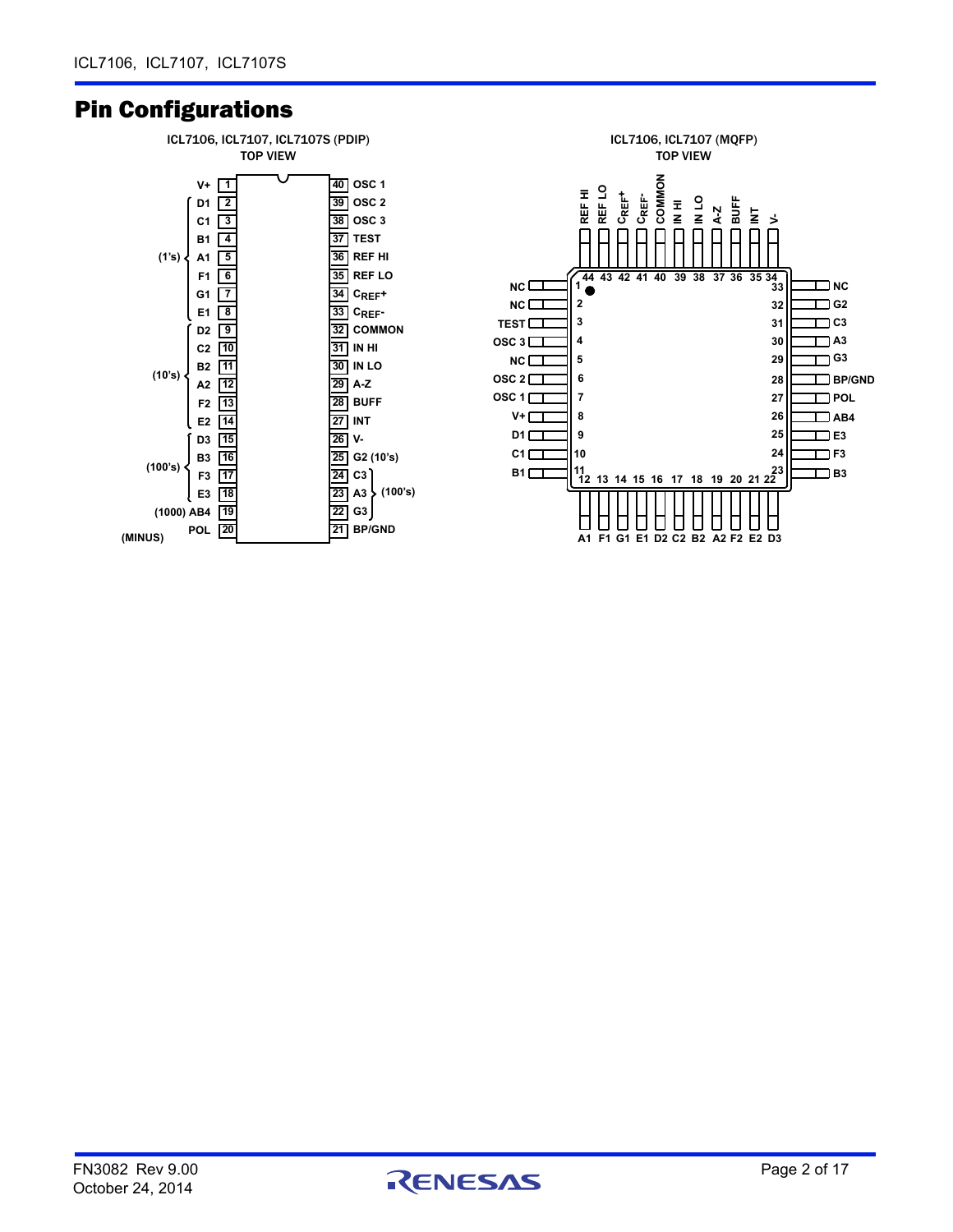#### Absolute Maximum Ratings Thermal Information

#### Supply Voltage ICL7106, V+ to V- . . . . . . . . . . . . . . . . . . . . . . . . . . . . . . . . . . . . . . . . . . 15V ICL7107, V+ to GND . . . . . . . . . . . . . . . . . . . . . . . . . . . . . . . . . . . . . . . . . 6V ICL7107, V- to GND. . . . . . . . . . . . . . . . . . . . . . . . . . . . . . . . . . . . . . . . . . -9V Analog Input Voltage (Either Input) ([Note 6](#page-2-0)) . . . . . . . . . . . . . . . . . . . V+ to V-Reference Input Voltage (Either Input). . . . . . . . . . . . . . . . . . . . . . . . V+ to V-Clock Input ICL7106 . . . . . . . . . . . . . . . . . . . . . . . . . . . . . . . . . . . . . . . . . . . . TEST to V+ ICL7107 . . . . . . . . . . . . . . . . . . . . . . . . . . . . . . . . . . . . . . . . . . . . .GND to V+

| <b>Thermal Resistance (Typical)</b>                           | $\theta_{IA}$ ( <sup>o</sup> C/W) |
|---------------------------------------------------------------|-----------------------------------|
| PDIP Package (Note 7)                                         | 50                                |
| MQFP Package (Note 7)                                         | 75                                |
|                                                               |                                   |
| Maximum Storage Temperature Range $\dots\dots\dots\dots\dots$ |                                   |
| Pb-Free Reflow Profile (MQFP Package only) see TB493          |                                   |

NOTE: Pb-free PDIPs can be used for through hole wave solder processing only. They are not intended for use in Reflow solder processing applications.

### Operating Conditions

Temperature Range . . . . . . . . . . . . . . . . . . . . . . . . . . . . . . . . . 0°C to +70°C

*CAUTION: Do not operate at or near the maximum ratings listed for extended periods of time. Exposure to such conditions may adversely impact product reliability and result in failures not covered by warranty.*

#### NOTES:

<span id="page-2-0"></span>6. Input voltages may exceed the supply voltages provided the input current is limited to ±100µA.

<span id="page-2-1"></span>7.  $\theta_{JA}$  is measured with the component mounted on a low effective thermal conductivity test board in free air. See Tech Brief [TB379](http://www.intersil.com/content/dam/Intersil/documents/tb37/tb379.pdf) for details.

| <b>PARAMETER</b>                                                                                                          | <b>TEST CONDITIONS</b>                                                                                                  | <b>MIN</b>               | <b>TYP</b>   | <b>MAX</b>   | <b>UNIT</b>               |  |  |  |
|---------------------------------------------------------------------------------------------------------------------------|-------------------------------------------------------------------------------------------------------------------------|--------------------------|--------------|--------------|---------------------------|--|--|--|
| <b>SYSTEM PERFORMANCE</b>                                                                                                 |                                                                                                                         |                          |              |              |                           |  |  |  |
| <b>Zero Input Reading</b>                                                                                                 | $V_{IN}$ = 0.0V, full scale = 200mV                                                                                     | $-000.0$                 | ±000.0       | $+000.0$     | <b>Digital</b><br>Reading |  |  |  |
| Stability (Last Digit) (ICL7107S Only)                                                                                    | Fixed input voltage (Note 11)                                                                                           | $-000.0$                 | ±000.0       | $+000.0$     | <b>Digital</b><br>Reading |  |  |  |
| <b>Ratiometric Reading</b>                                                                                                | $V_{IN}$ = $V_{REF}$ , $V_{REF}$ = 100mV                                                                                | 999                      | 999/1000     | 1000         | <b>Digital</b><br>Reading |  |  |  |
| <b>Rollover Error</b>                                                                                                     | $-V_{IN}$ = $+V_{IN} \approx 200$ mV<br>Difference in reading for equal positive and negative inputs<br>near full scale | $\overline{\phantom{a}}$ | ±0.2         | ±1           | Counts                    |  |  |  |
| Linearity                                                                                                                 | Full scale = $200mV$ or full scale = $2V$ maximum deviation<br>from best straight line fit (Note 10)                    |                          | ±0.2         | ±1           | Counts                    |  |  |  |
| <b>Common Mode Rejection Ratio</b>                                                                                        | $V_{CM}$ = 1V, $V_{IN}$ = 0V, full scale = 200mV (Note 10)                                                              | $\overline{a}$           | 50           | ÷,           | $\mu V/V$                 |  |  |  |
| <b>Noise</b>                                                                                                              | $V_{IN}$ = 0V, full scale = 200mV<br>(peak-to-peak value not exceeded 95% of time)                                      |                          | 15           |              | μV                        |  |  |  |
| <b>Leakage Current Input</b>                                                                                              | $V_{IN} = 0$ (Note 10)                                                                                                  | $\overline{a}$           | $\mathbf{1}$ | 10           | pA                        |  |  |  |
| <b>Zero Reading Drift</b>                                                                                                 | $V_{IN} = 0$ , 0°C to +70°C (Note 10)                                                                                   |                          | 0.2          | $\mathbf{1}$ | $\mu V$ $^{\circ}$ C      |  |  |  |
| <b>Scale Factor Temperature Coefficient</b>                                                                               | $V_{IN}$ = 199mV, 0°C to +70°C.<br>(ext. ref. 0ppm/ $\times$ °C) (Note 10)                                              |                          | 1            | 5            | ppm/°C                    |  |  |  |
| End Power Supply Character V+ Supply Current                                                                              | $V_{1N}$ = 0 (does not include LED current for ICL7107)                                                                 | $\overline{a}$           | 1.0          | 1.8          | mA                        |  |  |  |
| End Power Supply Character V- Supply Current                                                                              | <b>ICL7107 Only</b>                                                                                                     | $\overline{a}$           | 0.6          | 1.8          | mA                        |  |  |  |
| <b>COMMON Pin Analog Common Voltage</b><br>$25k\Omega$ between common and positive supply (with respect<br>$to + supply)$ |                                                                                                                         | 2.4                      | 3.0          | 3.2          | V                         |  |  |  |
| <b>Temperature Coefficient of Analog Common</b>                                                                           | $25k\Omega$ between common and positive supply (with respect<br>$to + supply)$                                          | -                        | 80           | ۰            | ppm/°C                    |  |  |  |
| <b>DISPLAY DRIVER ICL7106 ONLY</b>                                                                                        |                                                                                                                         |                          |              |              |                           |  |  |  |
| Peak-to-Peak Segment Drive Voltage<br>Peak-to-Peak Backplane Drive Voltage                                                | $V + =$ to $V - = 9V$ (Note 9)                                                                                          | 4                        | 5.5          | 6            | v                         |  |  |  |

#### Electrical Specifications ([Note 8\)](#page-3-3)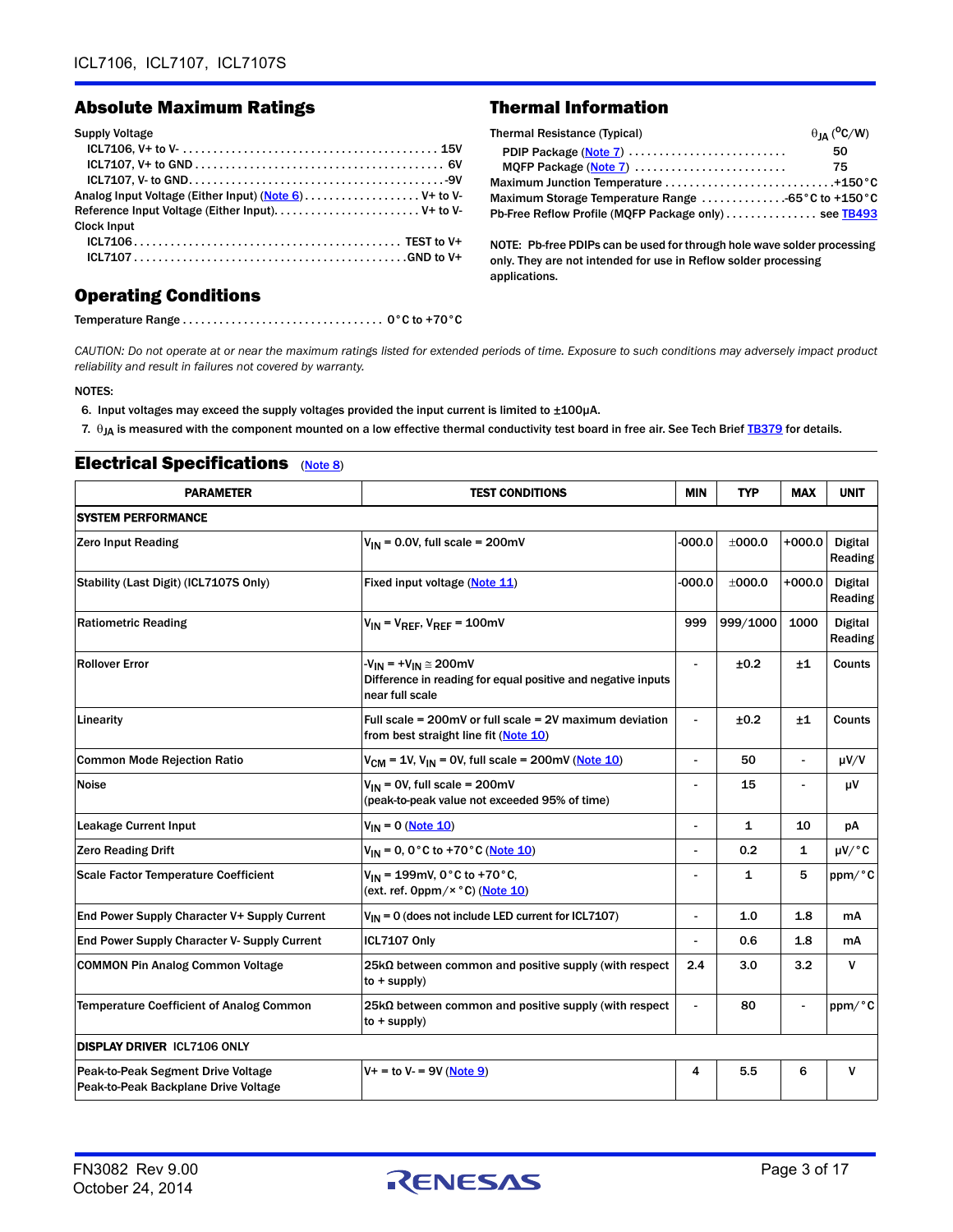#### **Electrical Specifications** (Note 8) (Continued)

| <b>PARAMETER</b>                   | <b>TEST CONDITIONS</b>           | <b>MIN</b> | <b>TYP</b> | <b>MAX</b> | <b>UNIT</b> |
|------------------------------------|----------------------------------|------------|------------|------------|-------------|
| <b>DISPLAY DRIVER ICL7107 ONLY</b> |                                  |            |            |            |             |
| <b>Segment Sinking Current</b>     | $V^+$ = 5V, segment voltage = 3V |            |            |            |             |
| <b>Except Pins AB4 and POL</b>     |                                  | 5          | 8          |            | mA          |
| Pin AB4 Only                       |                                  | 10         | 16         |            | mA          |
| Pin POL Only                       |                                  | 4          |            |            | mA          |

NOTES:

- <span id="page-3-3"></span>8. Unless otherwise noted, specifications apply to both the ICL7106 and ICL7107 at  $T_A$  = +25°C,  $f_{\text{CLOCK}}$  = 48kHz. ICL7106 is tested in the circuit of [Figure 1.](#page-3-4) ICL7107 is tested in the circuit of [Figure 2](#page-3-5).
- <span id="page-3-2"></span>9. Back plane drive is in phase with segment drive for "off" segment, 180 degrees out of phase for "on" segment. Frequency is 20 times conversion rate. Average DC component is less than 50mV.
- <span id="page-3-1"></span>10. Limit is not production tested. The maximum was established via characterization and/or design simulations.

<span id="page-3-0"></span>11. Sample tested.

### Typical Applications and Test Circuits

![](_page_3_Figure_9.jpeg)

<span id="page-3-4"></span>FIGURE 1. ICL7106 TEST CIRCUIT AND TYPICAL APPLICATION WITH LCD DISPLAY COMPONENTS SELECTED FOR 200mV FULL SCALE

![](_page_3_Figure_11.jpeg)

<span id="page-3-5"></span>FIGURE 2. ICL7107 TEST CIRCUIT AND TYPICAL APPLICATION WITH LED DISPLAY COMPONENTS SELECTED FOR 200mV FULL SCALE

![](_page_3_Picture_14.jpeg)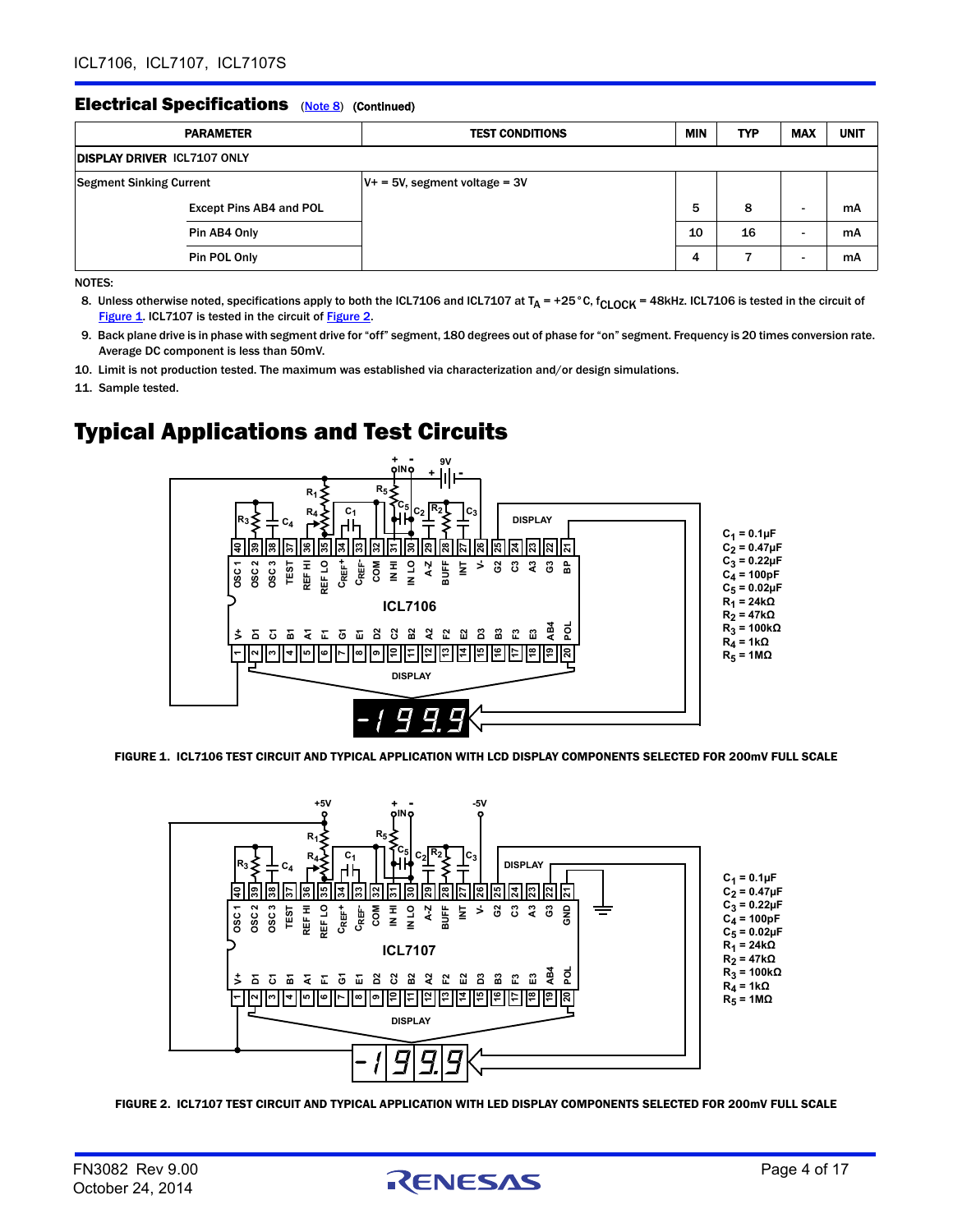### Design Information Summary Sheet

• OSCILLATOR FREQUENCY

 $f_{\rm OSC}$  = 0.45/RC  $\rm C_{OSC}$  > 50pF;  $\rm R_{OSC}$  > 50k $\Omega$  $f_{\rm OSC}$  (Typ) = 48kHz

• OSCILLATOR PERIOD

 $t_{\text{OSC}}$  = RC/0.45

• INTEGRATION CLOCK FREQUENCY

 $fc$ LOCK =  $f$ OSC $/4$ 

- INTEGRATION PERIOD  $t_{INT}$  = 1000 x (4/f<sub>OSC</sub>)
- 60/50Hz REJECTION CRITERION  $t_{INT}/t_{60Hz}$  or  $t_{INT}/t_{60Hz}$  = Integer
- OPTIMUM INTEGRATION CURRENT  $I_{INT} = 4\mu A$
- FULL SCALE ANALOG INPUT VOLTAGE  $V_{INFS}$  (Typ) = 200mV or 2V
- INTEGRATE RESISTOR

 $R_{\text{INT}} = \frac{V_{\text{INFS}}}{V_{\text{IVF}}}.$ I INT  $= - \frac{11813}{1}$ 

• INTEGRATE CAPACITOR

 $C_{\text{INT}} = \frac{(t_{\text{INT}})(l_{\text{INT}})}{V_{\text{H}}}}$  $=\frac{V_{INT}}{V_{INT}}$ 

• INTEGRATOR OUTPUT VOLTAGE SWING

 $V_{\text{INT}} = \frac{(t_{\text{INT}})(l_{\text{INT}})}{l_{\text{HUT}}}$  $=\frac{C_{INT}}{C_{INT}}$ 

• V<sub>INT</sub> MAXIMUM SWING:  $(V - + 0.5V) < V_{INT} < (V + - 0.5V), V_{INT} (Typ) = 2V$  • DISPLAY COUNT

COUNT =  $1000 \times 1000$  $\mathsf{v}_{\mathsf{IN}}$  $\mathsf{v}_{\mathsf{REF}}$ 

• CONVERSION CYCLE

 $t_{Cyc}$  =  $t_{CLOCK}$  x 4000  $t_{CYC} = t_{OSC} \times 16,000$ when  $f_{\text{OSC}} = 48$ kHz;  $t_{\text{CYC}} = 333$ ms

• COMMON MODE INPUT VOLTAGE

 $(V - 1V) < V_{IN} < (V + -0.5V)$ 

• AUTO-ZERO CAPACITOR

 $0.01 \mu F < C_{\Delta Z} < 1 \mu F$ 

• REFERENCE CAPACITOR

 $0.1 \mu$ F < C<sub>REF</sub> < 1 $\mu$ F

• V<sub>COM</sub>

Biased between Vi and V-.

•  $V_{COM} \cong V + -2.8V$ 

Regulation lost when  $V+$  to  $V-$  <  $\leq 6.8V$ If V<sub>COM</sub> is externally pulled down to  $(V+$  to V- $)/2$ , the V<sub>COM</sub> circuit will turn off.

• ICL7106 POWER SUPPLY: SINGLE 9V

 $V + - V - = 9V$ Digital supply is generated internally  $V_{GND} \cong V+ -4.5V$ 

#### • ICL7106 DISPLAY: LCD

Type: Direct drive with digital logic supply amplitude.

#### • ICL7107 POWER SUPPLY: DUAL ±5.0V

 $V+ = +5V$  to GND  $V = -5V$  to GND Digital Logic and LED driver supply V+ to GND

#### • ICL7107 DISPLAY: LED

Type: Nonmultiplexed Common Anode

### Typical Integrator Amplifier Output Waveform (INT Pin)

![](_page_4_Figure_42.jpeg)

**TOTAL CONVERSION TIME = 4000 x t<sub>CLOCK</sub> = 16,000 x t<sub>OSC</sub>** 

![](_page_4_Picture_45.jpeg)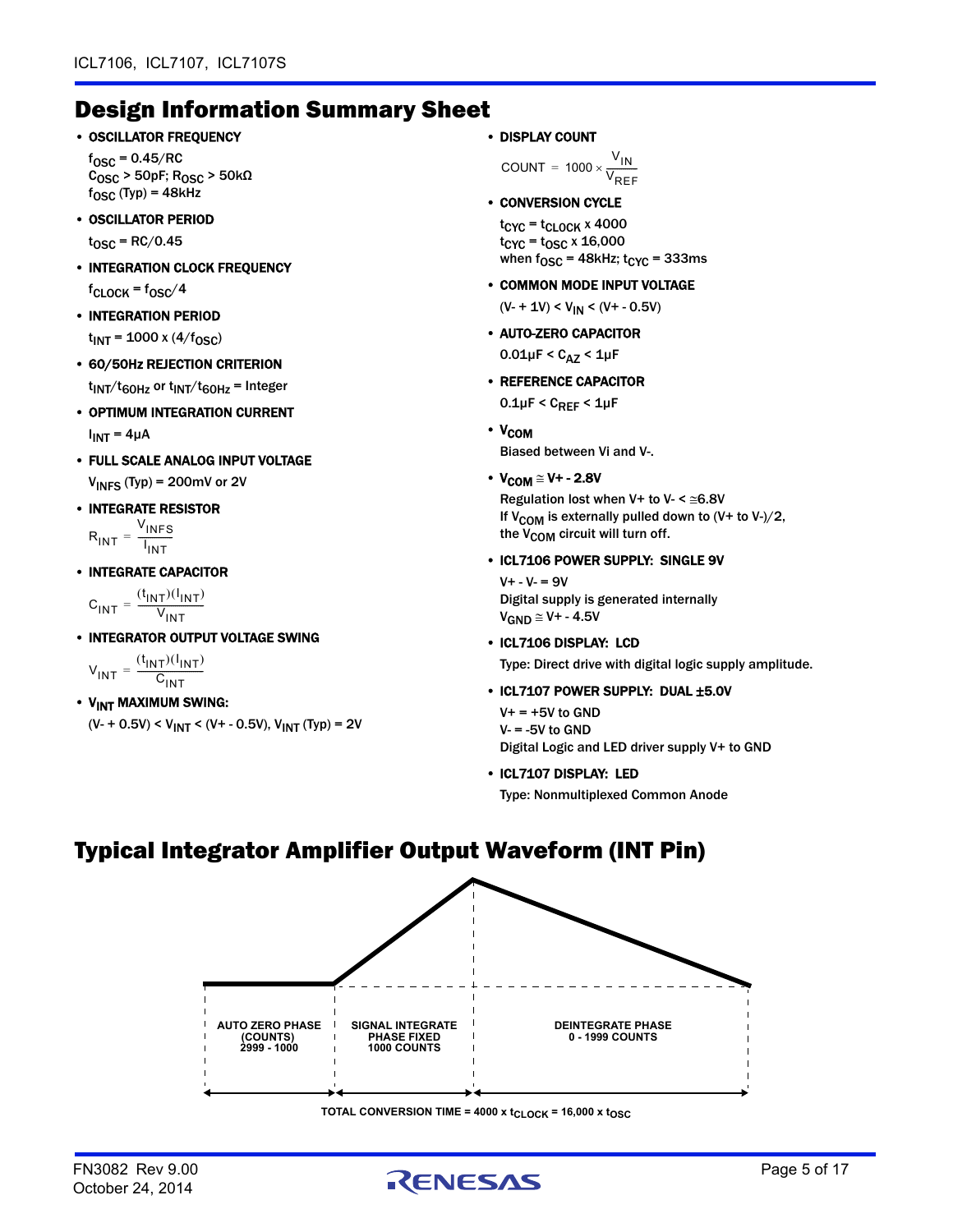### Detailed Description

#### Analog Section

[Figure 3](#page-5-0) shows the analog section for the ICL7106 and ICL7107. Each measurement cycle is divided into three phases. They are (1) auto-zero (A-Z), (2) signal integrate (INT) and (3) deintegrate (DE).

#### Auto-Zero Phase

During auto-zero three things happen. First, input high and low are disconnected from the pins and internally shorted to analog COMMON. Second, the reference capacitor is charged to the reference voltage. Third, a feedback loop is closed around the system to charge the auto-zero capacitor  $C_{AZ}$  to compensate for offset voltages in the buffer amplifier, integrator, and comparator. Since the comparator is included in the loop, the A-Z accuracy is limited only by the noise of the system. In any case, the offset referred to the input is less than 10µV.

#### Signal Integrate Phase

During signal integrate, the auto-zero loop is opened, the internal short is removed, and the internal input high and low are connected to the external pins. The converter then integrates the differential voltage between IN HI and IN LO for a fixed time. This differential voltage can be within a wide common mode range: up to 1V from either supply. If, on the other hand, the input signal has no return with respect to the converter power supply, IN LO can be tied to analog COMMON to establish the correct common mode voltage. At the end of this phase, the polarity of the integrated signal is determined.

#### Deintegrate Phase

The final phase is deintegrate, or reference integrate. Input low is internally connected to analog COMMON and input high is connected across the previously charged reference capacitor. Circuitry within the chip ensures that the capacitor will be connected with the correct polarity to cause the integrator output to return to zero. The time required for the output to return to zero is proportional to the input signal. Specifically the digital reading displayed is:

$$
DISPLAN COUNT = 1000 \left( \frac{V_{IN}}{V_{REF}} \right) \tag{EQ. 1}
$$

### Differential Input

The input can accept differential voltages anywhere within the common mode range of the input amplifier, or specifically from 0.5V below the positive supply to 1V above the negative supply. In this range, the system has a CMRR of 86dB typical. However, care must be exercised to assure the integrator output does not saturate. A worst case condition would be a large positive common mode voltage with a near full scale negative differential input voltage. The negative input signal drives the integrator positive when most of its swing has been used up by the positive common mode voltage. For these critical applications the integrator output swing can be reduced to less than the recommended 2V full scale swing with little loss of accuracy. The integrator output can swing to within 0.3V of either supply without loss of linearity.

#### Differential Reference

The reference voltage can be generated anywhere within the power supply voltage of the converter. The main source of common mode error is a roll-over voltage caused by the reference capacitor losing or gaining charge to stray capacity on its nodes. If there is a large common mode voltage, the reference capacitor can gain charge (increase voltage) when called up to deintegrate a positive signal but lose charge (decrease voltage) when called up to deintegrate a negative input signal. This difference in reference for positive or negative input voltage will give a roll-over error. However, by selecting the reference capacitor such that it is large enough in comparison to the stray capacitance, this error can be held to less than 0.5 count worst case. (see "Component Value Selection" on [page 10](#page-9-0).)

![](_page_5_Figure_16.jpeg)

FIGURE 3. ANALOG SECTION OF ICL7106 AND ICL7107

<span id="page-5-0"></span>![](_page_5_Picture_19.jpeg)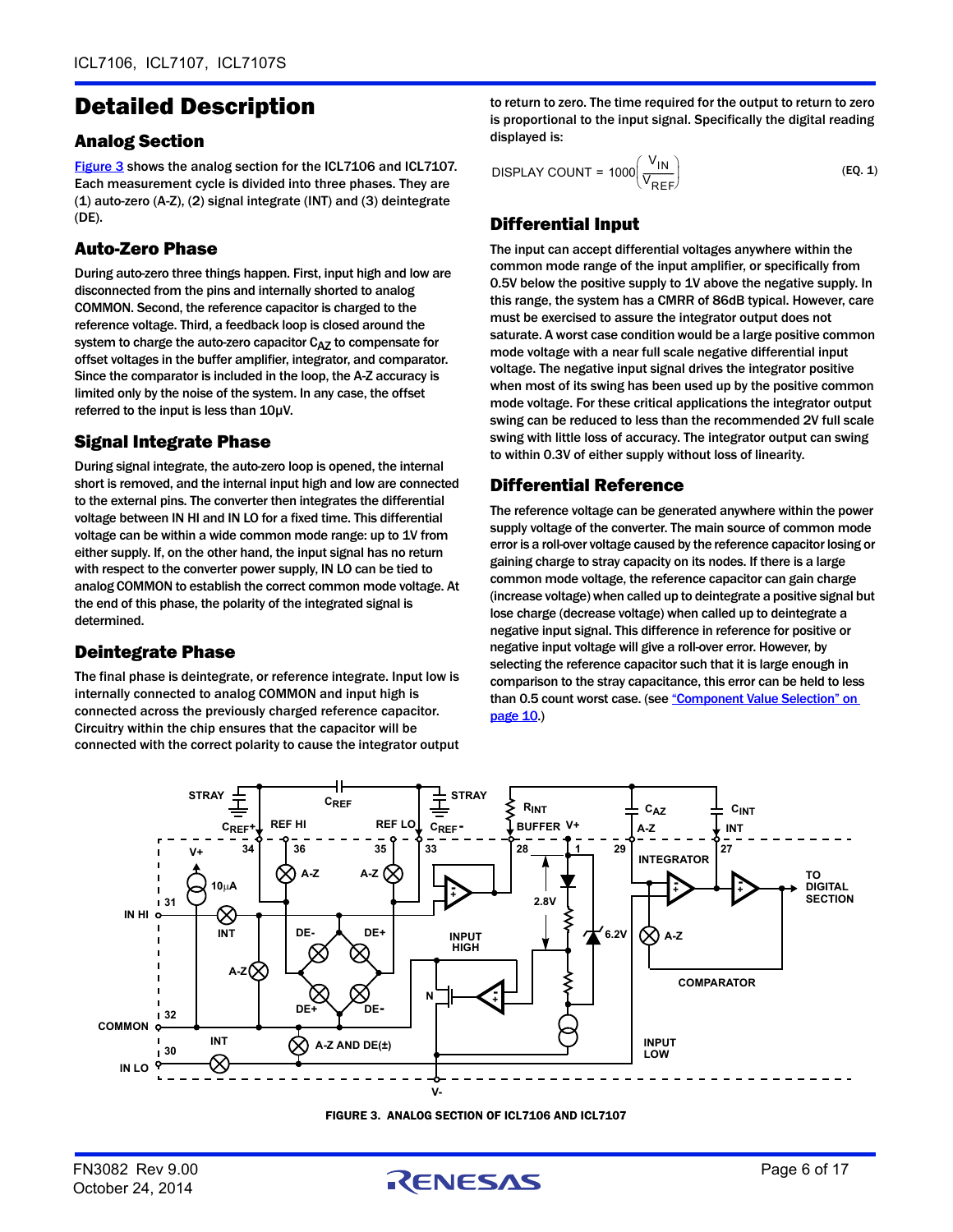#### <span id="page-6-2"></span>Analog COMMON

This pin is included primarily to set the common mode voltage for battery operation (ICL7106) or for any system where the input signals are floating with respect to the power supply. The COMMON pin sets a voltage that is approximately 2.8V more negative than the positive supply. This is selected to give a minimum end-of-life battery voltage of about 6V. However, analog COMMON has some of the attributes of a reference voltage. When the total supply voltage is large enough to cause the zener to regulate (>7V), the COMMON voltage will have a low voltage coefficient (0.001%/V), low output impedance ( $\leq$ 15Ω), and a temperature coefficient typically less than 80ppm/×°C.

The limitations of the on chip reference should also be recognized, however. With the ICL7107, the internal heating which results from the LED drivers can cause some degradation in performance. Due to their higher thermal resistance, plastic parts are poorer in this respect than ceramic. The combination of reference Temperature Coefficient (TC), internal chip dissipation, and package thermal resistance can increase noise near full scale from 25µV to  $80\mu V_{\text{P-P}}$ . Also the linearity in going from a high dissipation count such as 1000 (20 segments on) to a low dissipation count such as 1111(8 segments on) can suffer by a count or more. Devices with a positive TC reference may require several counts to pull out of an over-range condition. This is because over-range is a low dissipation mode, with the three least significant digits blanked. Similarly, units with a negative TC may cycle between overrange and a non-overrange count as the die alternately heats and cools. All these problems are of course eliminated if an external reference is used.

The ICL7106, with its negligible dissipation, suffers from none of these problems. In either case, an external reference can easily be added, as shown in [Figure 4](#page-6-0).

Analog COMMON is also used as the input low return during auto-zero and deintegrate. If IN LO is different from analog COMMON, a common mode voltage exists in the system and is taken care of by the excellent CMRR of the converter. However, in some applications IN LO will be set at a fixed known voltage (power supply common for instance). In this application, analog COMMON should be tied to the same point, thus removing the common mode voltage from the converter. The same holds true for the reference voltage. If reference can be conveniently tied to analog COMMON, it should be since this removes the common mode voltage from the reference system.

Within the lC, analog COMMON is tied to an N-Channel FET that can sink approximately 30mA of current to hold the voltage 2.8V below the positive supply (when a load is trying to pull the common line positive). However, there is only 10µA of source current, so COMMON may easily be tied to a more negative voltage thus overriding the internal reference.

![](_page_6_Figure_7.jpeg)

FIGURE 4. USING AN EXTERNAL REFERENCE

#### <span id="page-6-0"></span>**TEST**

The TEST pin serves two functions. On the ICL7106 it is coupled to the internally generated digital supply through a 500Ω resistor. Thus, it can be used as the negative supply for externally generated segment drivers such as decimal points or any other presentation the user may want to include on the LCD display. [Figures 5](#page-6-1) and [6](#page-7-0) show such an application. No more than a 1mA load should be applied.

![](_page_6_Figure_11.jpeg)

<span id="page-6-1"></span>FIGURE 5. SIMPLE INVERTER FOR FIXED DECIMAL POINT

The second function is a "lamp test". When TEST is pulled high (to V+) all segments will be turned on and the display should read "1888". The TEST pin will sink about 15mA under these conditions.

*CAUTION: In the lamp test mode, the segments have a constant DC voltage (no square-wave). This may burn the LCD display if maintained for extended periods.*

![](_page_6_Picture_16.jpeg)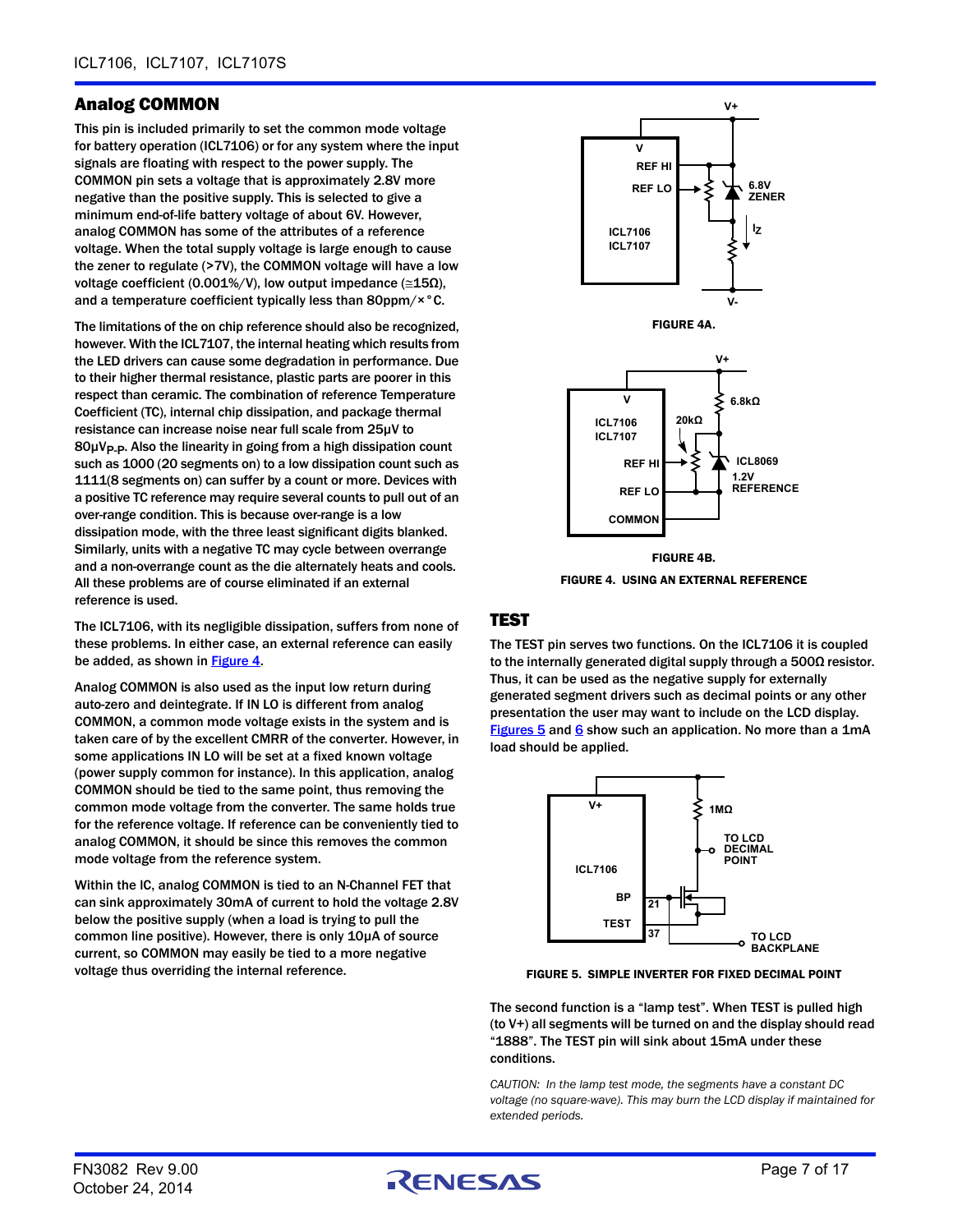![](_page_7_Figure_1.jpeg)

<span id="page-7-0"></span>FIGURE 6. EXCLUSIVE 'OR' GATE FOR DECIMAL POINT DRIVE

### Digital Section

[Figures 7](#page-7-1) and [8](#page-8-0) show the digital section for the ICL7106 and ICL7107, respectively. In the ICL7106, an internal digital ground is generated from a 6V Zener diode and a large P-Channel source follower. This supply is made stiff to absorb the relatively large capacitive currents when the back plane (BP) voltage is switched. The BP frequency is the clock frequency divided by 800. For three readings/sec., this is a 60Hz square wave with a nominal amplitude of 5V. The segments are driven at the same frequency and amplitude and are in phase with BP when OFF, but out of phase when ON. In all cases negligible DC voltage exists across the segments.

[Figure 8](#page-8-0) is the Digital Section of the ICL7107. It is identical to the ICL7106 except that the regulated supply and back plane drive have been eliminated and the segment drive has been increased from 2mA to 8mA, typical for instrument size common anode LED displays. Since the 1000 output (pin 19) must sink current from two LED segments, it has twice the drive capability or 16mA.

In both devices, the polarity indication is "on" for negative analog inputs. If IN LO and IN HI are reversed, this indication can be reversed also, if desired.

![](_page_7_Figure_7.jpeg)

FIGURE 7. ICL7106 DIGITAL SECTION

<span id="page-7-1"></span>![](_page_7_Picture_10.jpeg)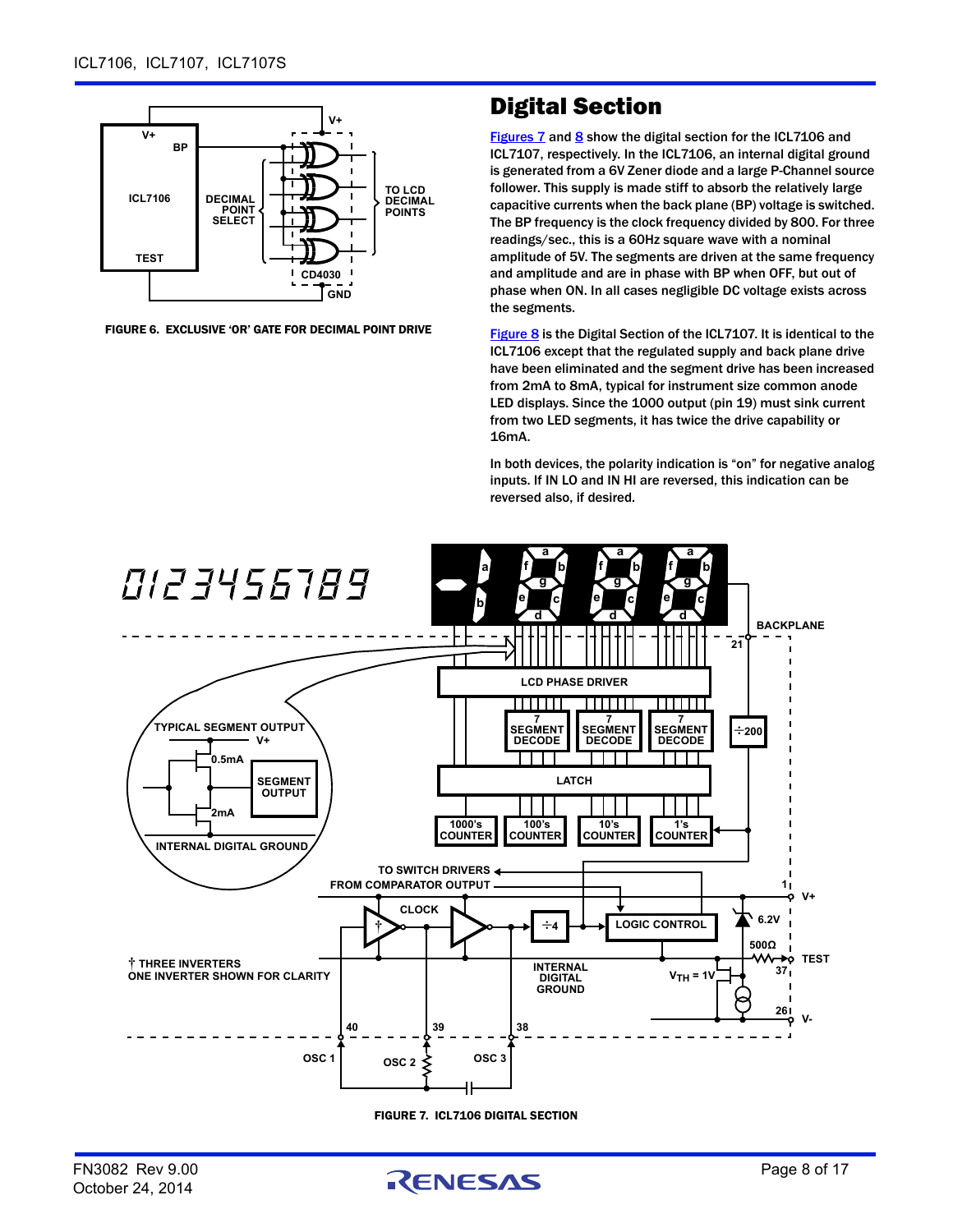![](_page_8_Figure_1.jpeg)

FIGURE 8. ICL7107 DIGITAL SECTION

#### <span id="page-8-0"></span>System Timing

[Figure 9](#page-8-1) shows the clocking arrangement used in the ICL7106 and ICL7107. Two basic clocking arrangements can be used:

- 1. [Figure 9A](#page-8-2). An external oscillator connected to pin 40.
- 2. [Figure 9B](#page-8-3). An R-C oscillator using all three pins.

The oscillator frequency is divided by four before it clocks the decade counters. It is then further divided to form the three convert-cycle phases. These are signal integrate (1000 counts), reference deintegrate (0 to 2000 counts) and auto-zero (1000 to 3000 counts). For signals less than full scale, auto-zero gets the unused portion of reference de-integrate. This makes a complete measure cycle of 4,000 counts (16,000 clock pulses) independent of input voltage. For three readings/second, an oscillator frequency of 48kHz would be used.

To achieve maximum rejection of 60Hz pickup, the signal integrate cycle should be a multiple of 60Hz. Oscillator frequencies of 240kHz, 120kHz, 80kHz, 60kHz, 48kHz, 40kHz,  $33<sup>1</sup>/3$ kHz, etc., should be selected. For 50Hz rejection, oscillator frequencies of 200kHz, 100kHz,  $66<sup>2</sup>/3$ kHz, 50kHz, 40kHz, etc., would be suitable. Note that 40kHz (2.5 readings/second) will reject both 50Hz and 60Hz (also 400Hz and 440Hz).

<span id="page-8-2"></span>![](_page_8_Figure_9.jpeg)

<span id="page-8-3"></span><span id="page-8-1"></span>FIGURE 9. CLOCK CIRCUITS

![](_page_8_Picture_12.jpeg)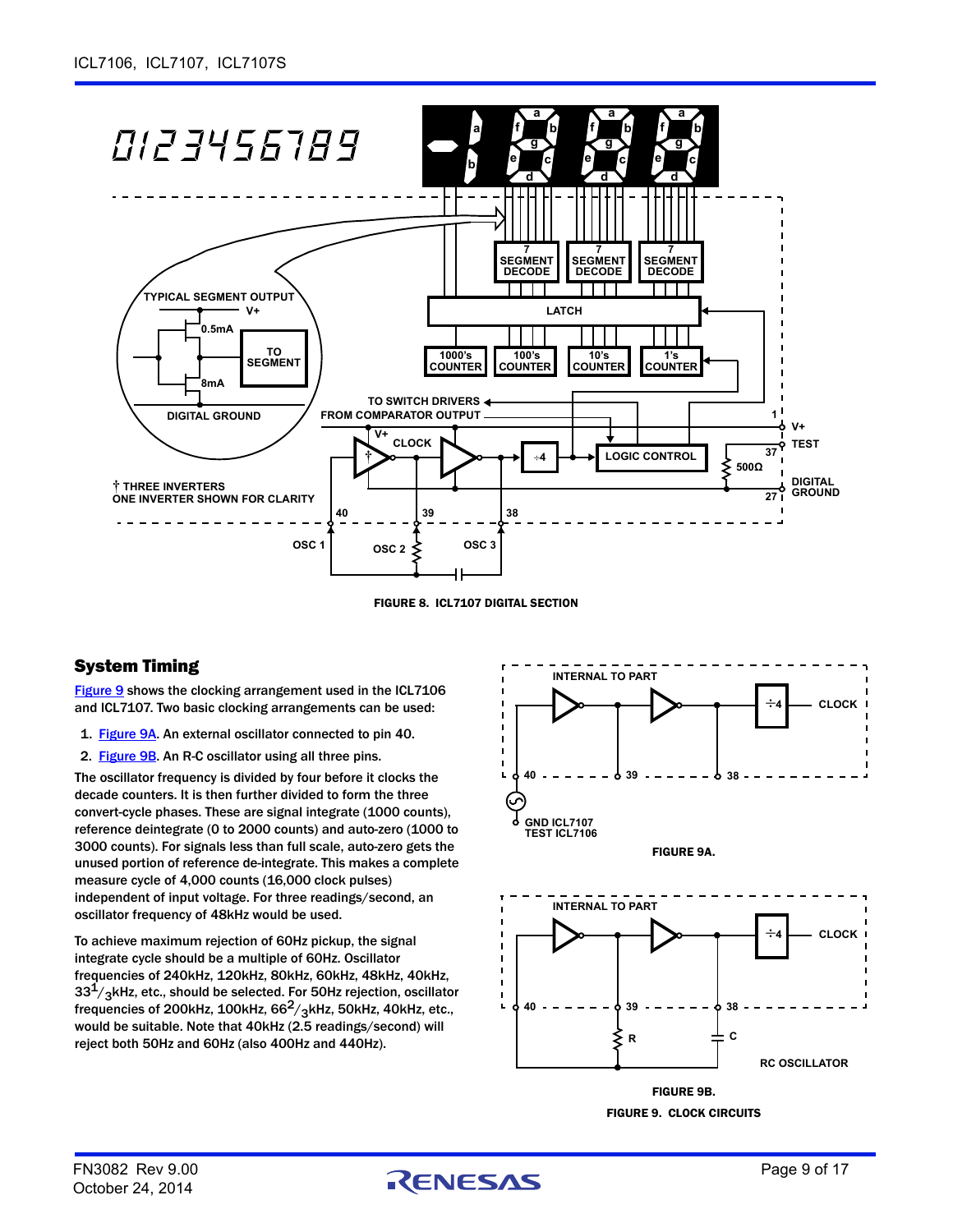### <span id="page-9-0"></span>Component Value Selection

#### Integrating Resistor

Both the buffer amplifier and the integrator have a class A output stage with 100µA of quiescent current. They can supply 4µA of drive current with negligible nonlinearity. The integrating resistor should be large enough to remain in this very linear region over the input voltage range, but small enough that undue leakage requirements are not placed on the PC board. For 2V full scale, 470kΩ is near optimum and similarly a 47kΩ for a 200mV scale.

#### Integrating Capacitor

The integrating capacitor should be selected to give the maximum voltage swing that ensures tolerance buildup will not saturate the integrator swing (approximately. 0.3V from either supply). In the ICL7106 or the ICL7107, when the analog COMMON is used as a reference, a nominal +2V full scale integrator swing is fine. For the ICL7107 with +5V supplies and analog COMMON tied to supply ground, a ±3.5V to +4V swing is nominal. For three readings/second (48kHz clock) nominal values for  $C<sub>INT</sub>$  are 0.22µF and 0.10µF, respectively. Of course, if different oscillator frequencies are used, these values should be changed in inverse proportion to maintain the same output swing.

An additional requirement of the integrating capacitor is that it must have a low dielectric absorption to prevent roll-over errors. While other types of capacitors are adequate for this application, polypropylene capacitors give undetectable errors at reasonable cost.

#### Auto-Zero Capacitor

The size of the auto-zero capacitor has some influence on the noise of the system. For 200mV full scale where noise is very important, a 0.47µF capacitor is recommended. On the 2V scale, a 0.047µF capacitor increases the speed of recovery from overload and is adequate for noise on this scale.

#### Reference Capacitor

A 0.1µF capacitor gives good results in most applications. However, where a large common mode voltage exists (i.e., the REF LO pin is not at analog COMMON) and a 200mV scale is used, a larger value is required to prevent rollover error. Generally 1µF will hold the rollover error to 0.5 count in this instance.

#### Oscillator Components

For all ranges of frequency a 100kΩ resistor is recommended and the capacitor is selected as shown in **[Equation 2](#page-9-1):** 

$$
f = \frac{0.45}{RC}
$$
 For 48kHz Clock (3 Readings/sec), (EQ. 2)

$$
C = 100pF.
$$

#### Reference Voltage

The analog input required to generate full scale output (2000 counts) is:  $V_{IN}$  = 2V<sub>REF</sub>. Thus, for the 200mV and 2V scale, V<sub>REF</sub> should equal 100mV and 1V, respectively. However, in many applications where the A/D is connected to a transducer, there will exist a scale factor other than unity between the input voltage and the digital reading. For instance, in a weighing system, the designer might like to have a full scale reading when the voltage from the transducer is 0.662V. Instead of dividing the input down to 200mV, the designer should use the input voltage directly and select  $V_{REF} = 0.341V$ . Suitable values for integrating resistor and capacitor would be 120kΩ and 0.22µF. This makes the system slightly quieter and also avoids a divider network on the input. The ICL7107 with ±5V supplies can accept input signals up to ±4V. Another advantage of this system occurs when a digital reading of zero is desired for  $V_{IN} \neq 0$ . Temperature and weighing systems with a variable fare are examples. This offset reading can be conveniently generated by connecting the voltage transducer between IN HI and COMMON and the variable (or fixed) offset voltage between COMMON and IN LO.

#### ICL7107 Power Supplies

The ICL7107 is designed to work from ±5V supplies. However, if a negative supply is not available, it can be generated from the clock output with 2 diodes, 2 capacitors, and an inexpensive lC. [Figure 10](#page-9-2) shows this application. See the **ICL7660** datasheet for an alternative.

In fact, in selected applications no negative supply is required. The conditions to use a single +5V supply are:

- 1. The input signal can be referenced to the center of the common mode range of the converter.
- 2. The signal is less than ±1.5V.
- 3. An external reference is used.

![](_page_9_Figure_23.jpeg)

<span id="page-9-2"></span><span id="page-9-1"></span>FIGURE 10. GENERATING NEGATIVE SUPPLY FROM +5V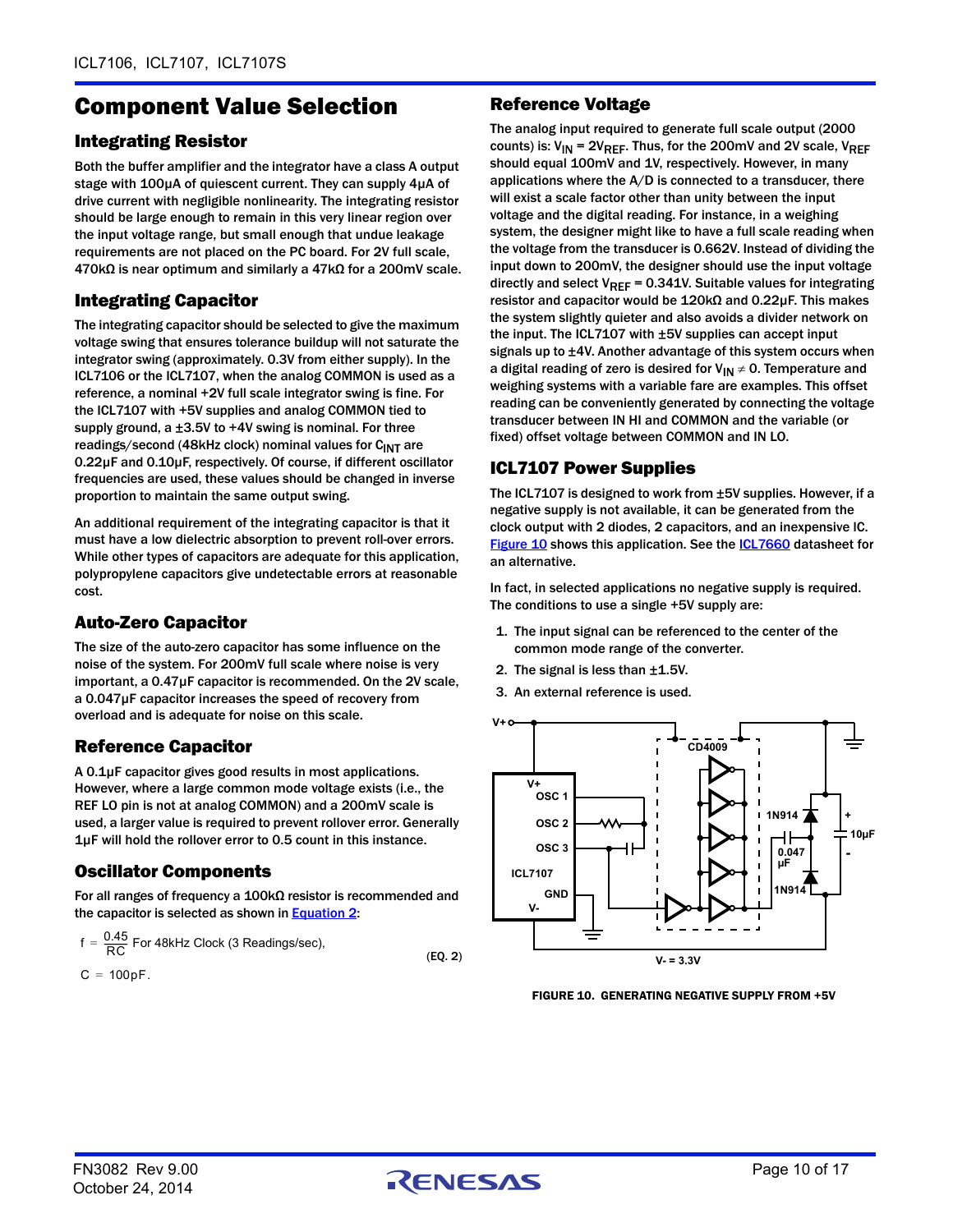## Typical Applications

The ICL7106 and ICL7107 may be used in a wide variety of configurations. The circuits which follow show some of the possibilities, and serve to illustrate the exceptional versatility of these A/D converters.

The following application notes contain very useful information on understanding and applying this part and are available from Intersil Corporation.

## Application Notes

| <b>NOTE#</b> | <b>DESCRIPTION</b>                                                                                       |
|--------------|----------------------------------------------------------------------------------------------------------|
| <b>AN016</b> | "Selecting A/D Converters"                                                                               |
| <b>AN017</b> | "The Integrating A/D Converter"                                                                          |
| <b>AN018</b> | "Do's and Don'ts of Applying A/D Converters"                                                             |
| <b>AN023</b> | "Low Cost Digital Panel Meter Designs"                                                                   |
| <b>AN046</b> | "Building a Battery-Operated Auto Ranging DVM with the ICL7106"                                          |
| <b>AN052</b> | "Tips for Using Single Chip $3^1/2$ Digit A/D Converters"                                                |
|              | <b>AN9609</b> "Overcoming Common Mode Range Issues When Using Intersil<br><b>Integrating Converters"</b> |

![](_page_10_Figure_6.jpeg)

### Typical Applications

**TO PIN 1 OSC 1 40 100kΩ OSC 2 39 OSC 3 38** ┪┡ **SET V<sub>REF</sub> 100pF TEST 37 = 100mV REF HI 36 +5V REF LO 35 1kΩ 22kΩ CREF 34 0.1µF CREF 33 COMMON 32 1MΩ + IN HI 31 0.01µF IN IN LO 30 0.47µF - 47kΩ A-Z 29 BUFF 28 INT 27 0.22µF 26 -5VV - 25 G2 C3 24 TO DISPLAY A3 23 G3 22 GND 21**

Values shown are for 200mV full scale, 3 readings/sec., floating supply voltage (9V battery).

#### FIGURE 11. ICL7106 USING THE INTERNAL REFERENCE FIGURE 12. ICL7107 USING THE INTERNAL REFERENCE

<span id="page-10-0"></span>Values shown are for 200mV full scale, 3 readings/sec. IN LO may be tied to either COMMON for inputs floating with respect to supplies, or GND for single ended inputs. (See discussion in "Analog COMMON" on [page 7](#page-6-2).)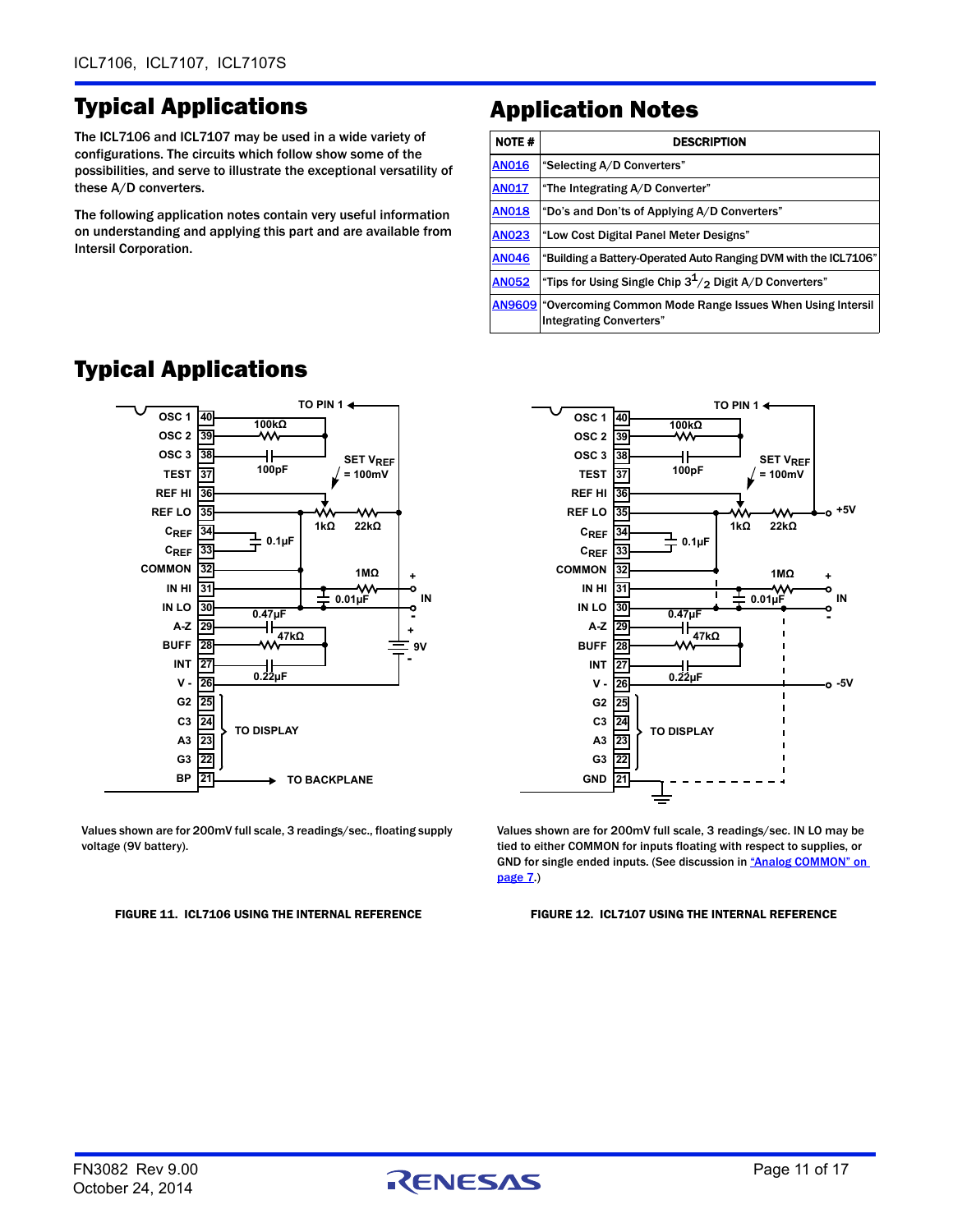![](_page_11_Figure_1.jpeg)

IN LO is tied to supply COMMON establishing the correct common mode voltage. If COMMON is not shorted to GND, the input voltage may float with respect to the power supply and COMMON acts as a pre-regulator for the reference. If COMMON is shorted to GND, the input is single ended (referred to supply GND) and the preregulator is overridden.

![](_page_11_Figure_4.jpeg)

![](_page_11_Figure_5.jpeg)

![](_page_11_Figure_6.jpeg)

![](_page_11_Figure_7.jpeg)

Since low TC zeners have breakdown voltages ~ 6.8V, diode must be placed across the total supply (10V). As in the case of **Figure 12**, IN LO may be tied to either COMMON or GND.

![](_page_11_Figure_9.jpeg)

![](_page_11_Figure_10.jpeg)

An external reference must be used in this application, since the voltage between V+ and V- is insufficient for correct operation of the internal reference.

FIGURE 16. ICL7107 OPERATED FROM SINGLE +5V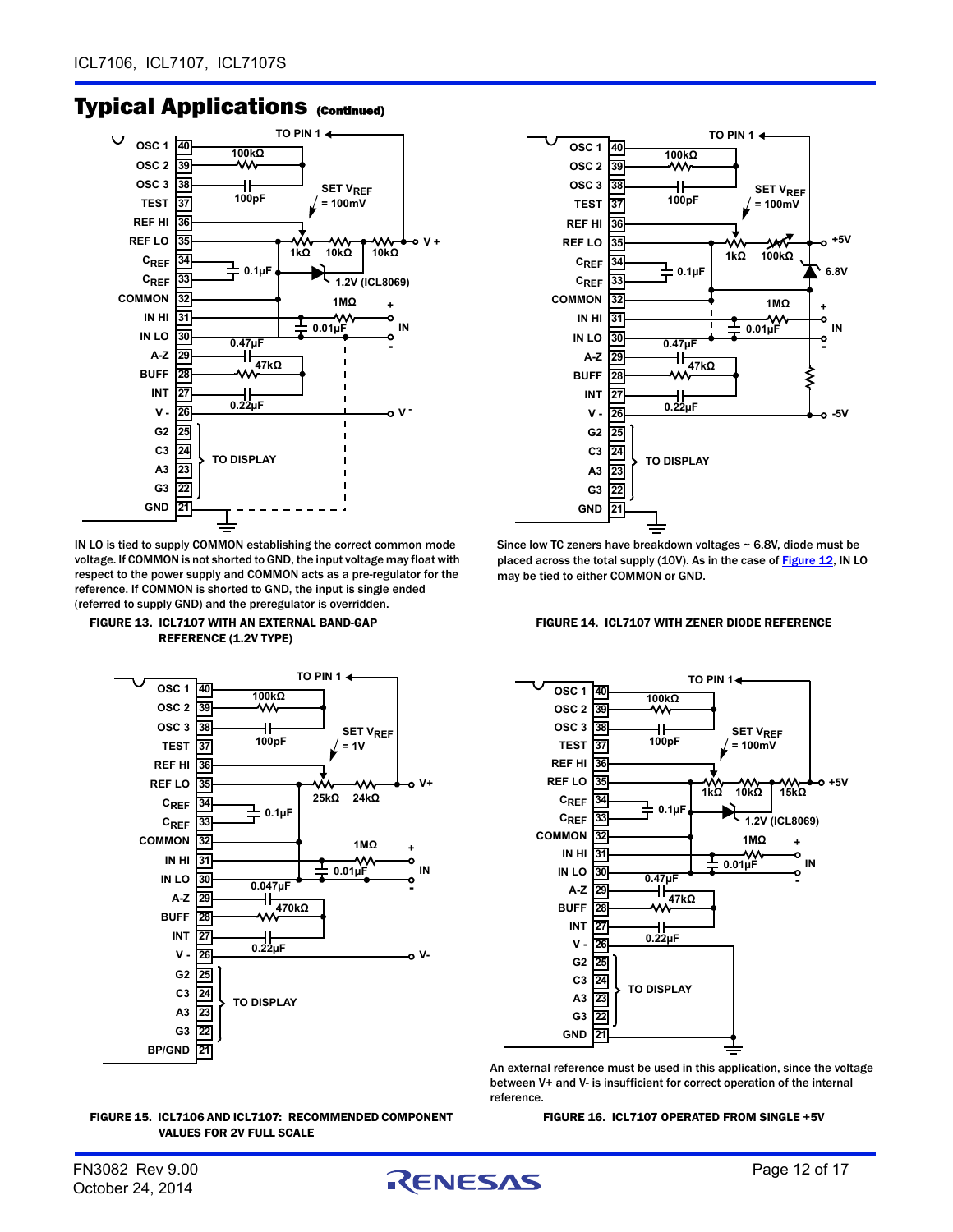![](_page_12_Figure_2.jpeg)

The resistor values within the bridge are determined by the desired sensitivity.

#### FIGURE 17. ICL7107 MEASURING RATIOMETRIC VALUES OF QUAD LOAD CELL

![](_page_12_Figure_5.jpeg)

A silicon diode-connected transistor has a temperature coefficient of about -2mV/°C. Calibration is achieved by placing the sensing transistor in ice water and adjusting the zeroing potentiometer for a 000.0 reading. The sensor should then be placed in boiling water and the scale-factor potentiometer adjusted for a 100.0 reading.

FIGURE 18. ICL7106 USED AS A DIGITAL CENTIGRADE THERMOMETER

![](_page_12_Picture_9.jpeg)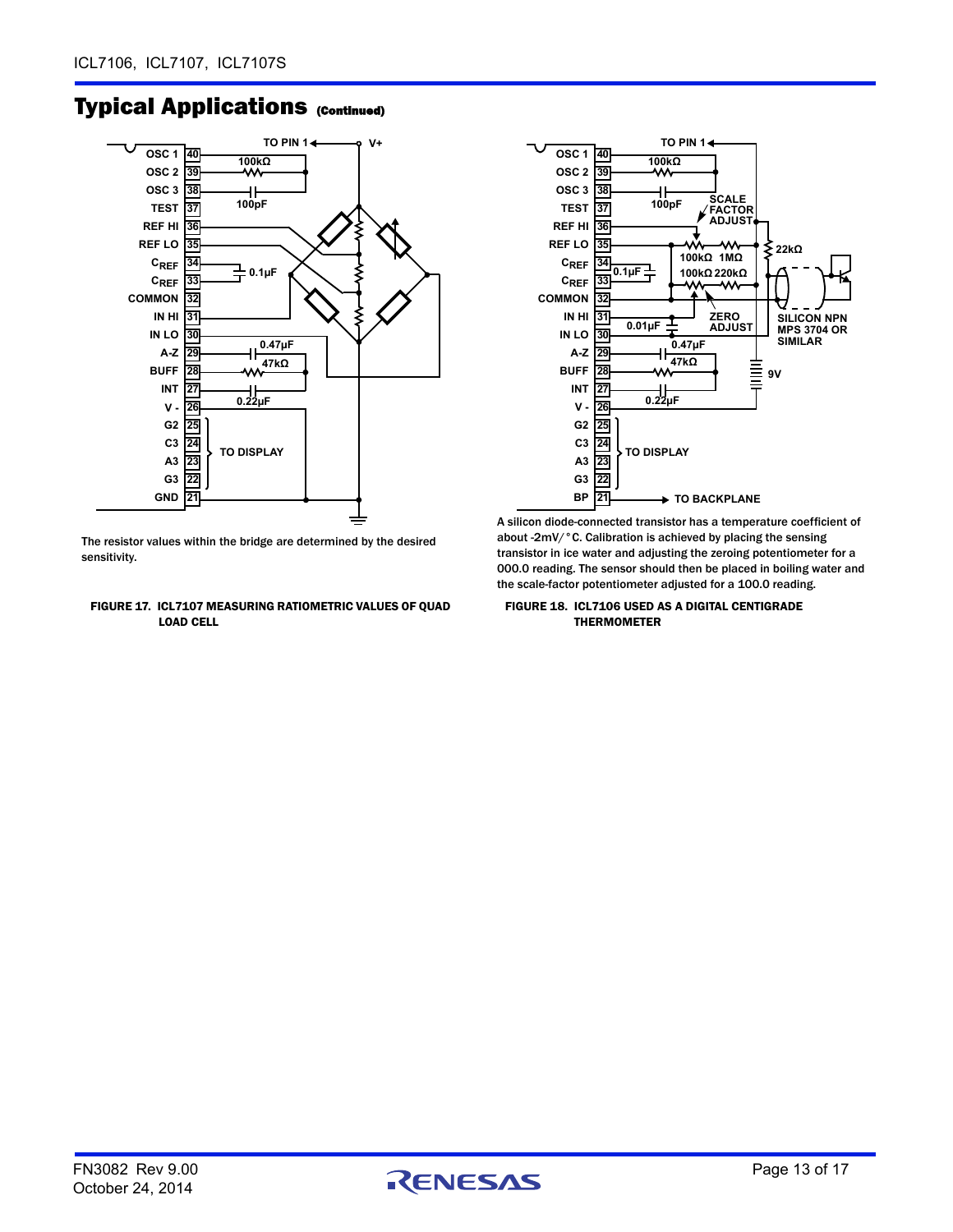![](_page_13_Figure_2.jpeg)

FIGURE 21. AC TO DC CONVERTER WITH ICL7106

![](_page_13_Picture_5.jpeg)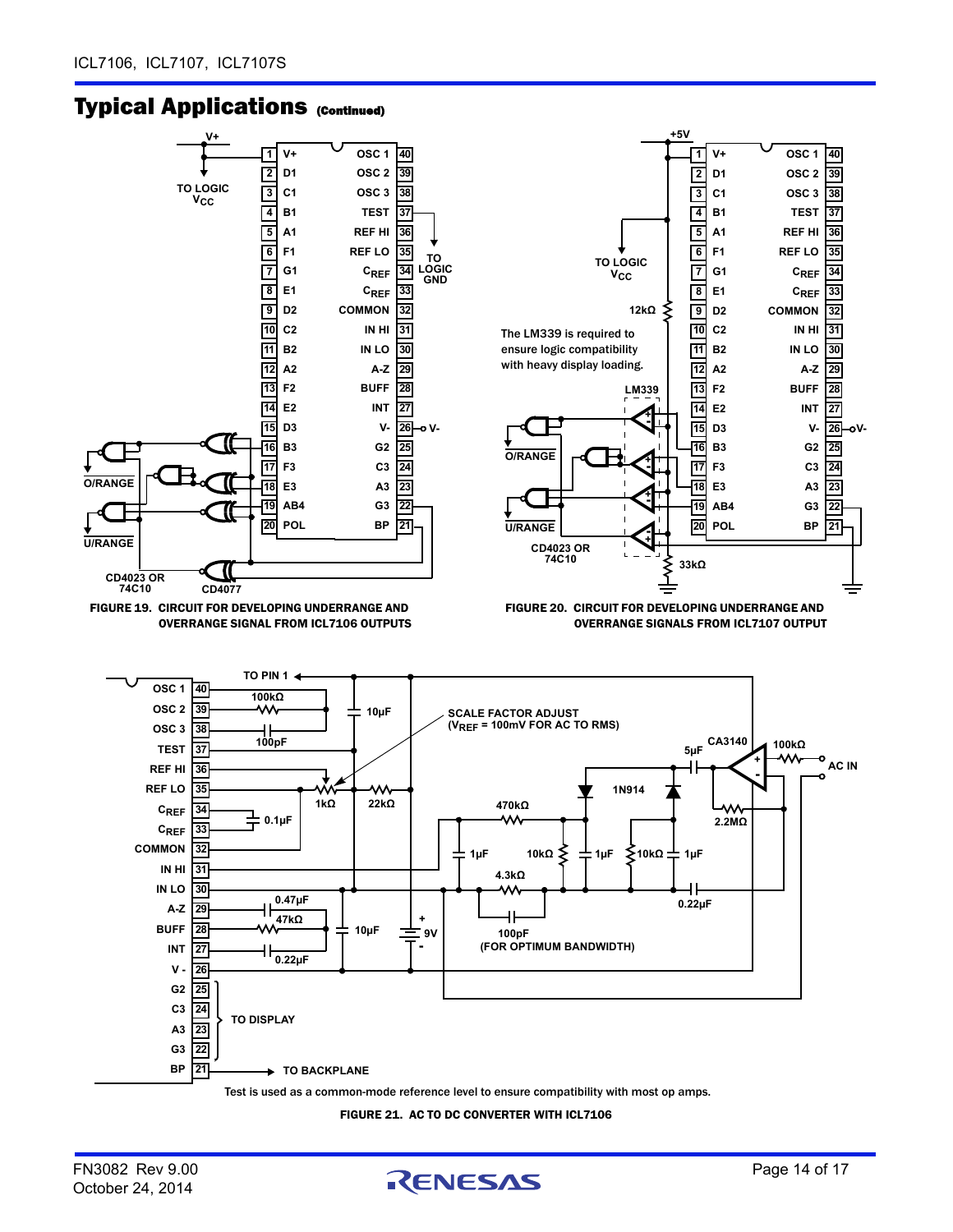![](_page_14_Figure_2.jpeg)

### <span id="page-14-0"></span>Revision History

The revision history provided is for informational purposes only and is believed to be accurate, but not warranted. Please go to the web to make sure that you have the latest revision.

| <b>DATE</b>      | <b>REVISION</b> | <b>CHANGE</b>                                                                                                                                                                                                             |
|------------------|-----------------|---------------------------------------------------------------------------------------------------------------------------------------------------------------------------------------------------------------------------|
| October 24, 2014 | FN3082.9        | Updated to the newest template.                                                                                                                                                                                           |
|                  |                 | Page 1:<br>Updated copyright area.                                                                                                                                                                                        |
|                  |                 | Ordering Information table - removed all non Pb-free parts (all obsolete: ICL7106CPL, ICL7106CM44, ICL7107CPL,<br>ICL7107RCPL, ICL7107RCPLZ, ICL7107SCPL, ICL7107CM44, ICL7107CM44T) and removed ICL7107RCPLZ (obsolete). |
|                  |                 | Page 2, Removed the PDIP pinout for the ICL7107R, as it is obsolete.                                                                                                                                                      |
|                  |                 | Page 4, Reworded Electrical Spec Note 9 (formerly note 5) from: "Not tested, guaranteed by design." to: "Limit is not<br>production tested. The maximum was established via characterization and/or design simulations."  |
|                  |                 | Page 15, Added Revision History and About Intersil verbiage.                                                                                                                                                              |

### About Intersil

Intersil Corporation is a leading provider of innovative power management and precision analog solutions. The company's products address some of the largest markets within the industrial and infrastructure, mobile computing and high-end consumer markets. For the most updated datasheet, application notes, related documentation and related parts, please see the respective product information page found at [www.intersil.com.](www.intersil.com)

You may report errors or suggestions for improving this datasheet by visiting [www.intersil.com/ask](http://www.intersil.com/en/support/support-faqs.html?p_page=ask.php&p_prods=679&p_icf_7=ICL7106, ICL7107, ICL7107S). Reliability reports are also available from our website at [www.intersil.com/support](http://www.intersil.com/en/support/qualandreliability.html#reliability)

> © Copyright Intersil Americas LLC 2002-2014. All Rights Reserved. All trademarks and registered trademarks are the property of their respective owners.

> > For additional products, see [www.intersil.com/en/products.html](http://www.intersil.com/en/products.html?utm_source=Intersil&utm_medium=datasheet&utm_campaign=disclaimer-ds-footer)

[Intersil products are manufactured, assembled and tested utilizing ISO9001 quality systems as noted](http://www.intersil.com/en/products.html?utm_source=Intersil&utm_medium=datasheet&utm_campaign=disclaimer-ds-footer) in the quality certifications found at [www.intersil.com/en/support/qualandreliability.html](http://www.intersil.com/en/support/qualandreliability.html?utm_source=Intersil&utm_medium=datasheet&utm_campaign=disclaimer-ds-footer)

*Intersil products are sold by description only. Intersil may modify the circuit design and/or specifications of products at any time without notice, provided that such modification does not, in Intersil's sole judgment, affect the form, fit or function of the product. Accordingly, the reader is cautioned to verify that datasheets are current before placing orders. Information furnished by Intersil is believed to be accurate and reliable. However, no responsibility is assumed by Intersil or its subsidiaries for its use; nor for any infringements of patents or other rights of third parties which may result from its use. No license is granted by implication or otherwise under any patent or patent rights of Intersil or its subsidiaries.*

For information regarding Intersil Corporation and its products, see [www.intersil.com](http://www.intersil.com?utm_source=intersil&utm_medium=datasheet&utm_campaign=disclaimer-ds-footer)

![](_page_14_Picture_15.jpeg)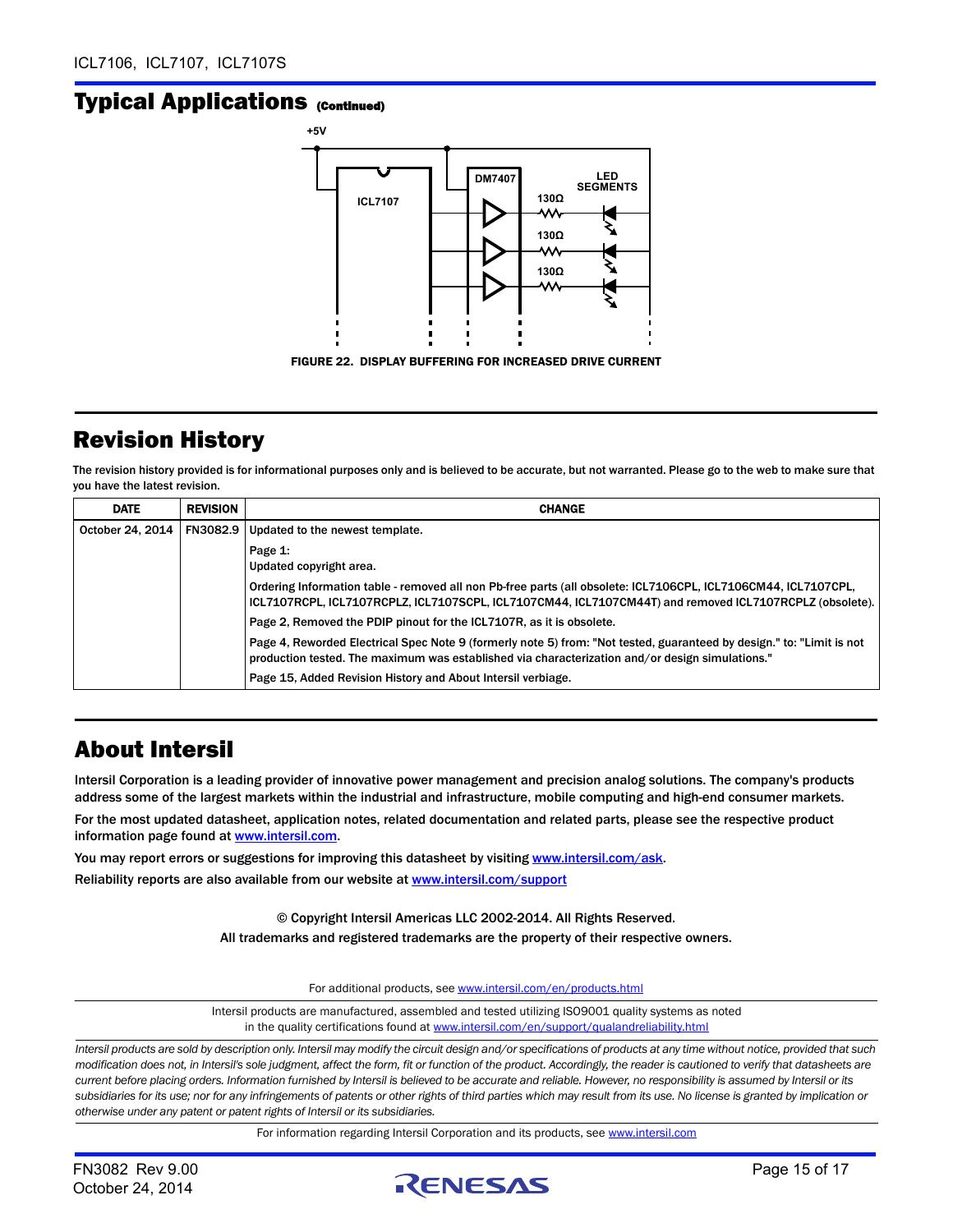### *Dual-In-Line Plastic Packages (PDIP)*

![](_page_15_Figure_2.jpeg)

#### NOTES:

- 1. Controlling Dimensions: INCH. In case of conflict between English and Metric dimensions, the inch dimensions control.
- 2. Dimensioning and tolerancing per ANSI Y14.5M**-**1982.
- 3. Symbols are defined in the "MO Series Symbol List" in Section 2.2 of Publication No. 95.
- 4. Dimensions A, A1 and L are measured with the package seated in JEDEC seating plane gauge GS**-**3.
- 5. D, D1, and E1 dimensions do not include mold flash or protrusions. Mold flash or protrusions shall not exceed 0.010 inch (0.25mm).
- 6. E and  $|e_A|$  are measured with the leads constrained to be perpendicular to datum | C- |.
- 7.  $e_B$  and  $e_C$  are measured at the lead tips with the leads unconstrained.  $e_C$  must be zero or greater.
- 8. B1 maximum dimensions do not include dambar protrusions. Dambar protrusions shall not exceed 0.010 inch (0.25mm).
- 9. N is the maximum number of terminal positions.
- 10. Corner leads (1, N, N/2 and N/2 + 1) for E8.3, E16.3, E18.3, E28.3, E42.6 will have a B1 dimension of 0.030 - 0.045 inch (0.76 - 1.14mm).

#### **E40.6 (JEDEC MS-011-AC ISSUE B) 40 LEAD DUAL-IN-LINE PLASTIC PACKAGE**

|                | <b>INCHES</b> |            | <b>MILLIMETERS</b> |            |                |
|----------------|---------------|------------|--------------------|------------|----------------|
| <b>SYMBOL</b>  | <b>MIN</b>    | <b>MAX</b> | <b>MIN</b>         | <b>MAX</b> | <b>NOTES</b>   |
| A              |               | 0.250      |                    | 6.35       | 4              |
| A1             | 0.015         |            | 0.39               |            | 4              |
| A <sub>2</sub> | 0.125         | 0.195      | 3.18               | 4.95       |                |
| В              | 0.014         | 0.022      | 0.356              | 0.558      |                |
| <b>B1</b>      | 0.030         | 0.070      | 0.77               | 1.77       | 8              |
| C              | 0.008         | 0.015      | 0.204              | 0.381      | $\overline{a}$ |
| D              | 1.980         | 2.095      | 50.3               | 53.2       | 5              |
| D1             | 0.005         |            | 0.13               |            | 5              |
| Е              | 0.600         | 0.625      | 15.24              | 15.87      | 6              |
| E <sub>1</sub> | 0.485         | 0.580      | 12.32              | 14.73      | 5              |
| e              | 0.100 BSC     |            | 2.54 BSC           |            |                |
| $e_A$          | 0.600 BSC     |            |                    | 15.24 BSC  | 6              |
| $e_{B}$        |               | 0.700      |                    | 17.78      | $\overline{7}$ |
| L              | 0.115         | 0.200      | 2.93               | 5.08       | 4              |
| N              | 40            |            |                    | 40         | 9              |

Rev. 0 12/93

![](_page_15_Picture_18.jpeg)